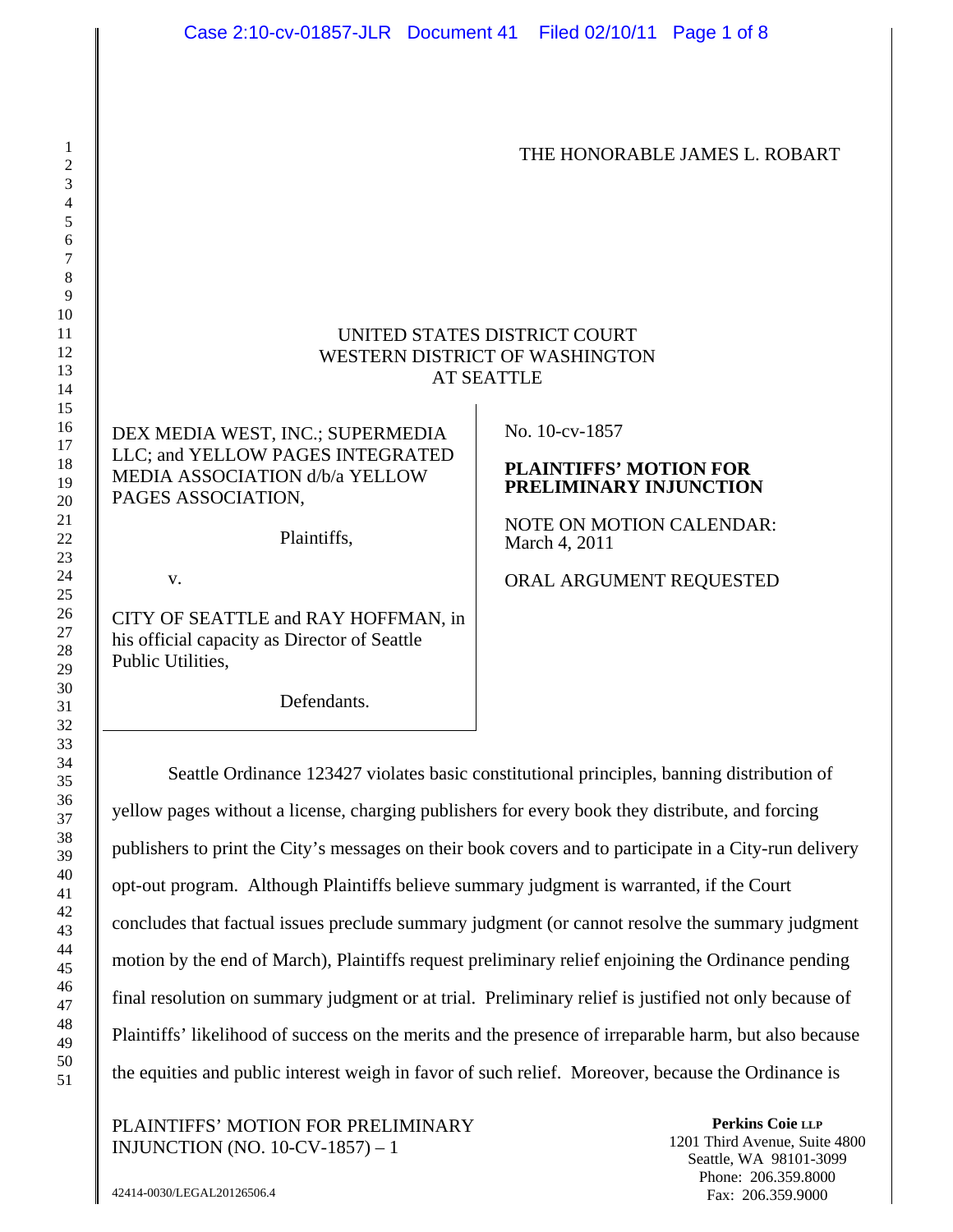unprecedented, its operative provisions have not taken effect, and the recent amendments will not become law until March, preliminary relief will simply maintain the status quo.

# **I. FACTS**

Plaintiffs have provided the relevant facts in the Motion for Summary Judgment (Dkt. 14) and Reply (Dkt. 37), and incorporate those filings and their accompanying declarations and exhibits by reference. The focus here is solely on the facts crucial to this motion.

First, as of April 1, 2011, it will be unlawful to distribute "yellow pages phone books" in Seattle without a license. SMC 6.255.030(A). Moreover, any yellow pages distributed in Seattle after that date must "prominently and conspicuously display on . . . the front cover" a message mandated by the City about the City's opt-out program. SMC 6.255.110. Regulated publishers must also add to their websites a prominent message advertising Seattle's opt-out program.

Second, consistent with its historical practice, Plaintiff Dex is scheduled to print its 2011 Seattle Metro directory in May and distribute it in June. Declaration of Maggie Stonecipher (Dkt. 19) ("Stonecipher Decl.") ¶ 4. To meet that timetable, Dex is already designing and making decisions about the content of its directory. *Id.* Absent judicial relief, by early April Dex would have to apply for and obtain the permit required by the Ordinance and design its directories to incorporate the messages required by the City.<sup>1</sup> Supplemental Declaration of Maggie Stonecipher ("Stonecipher Supp. Decl.") ¶ 9.

Third, complying with the Ordinance would not only trench upon the First Amendment, but also impose significant and partially unquantifiable burdens on Dex. Printing the City's required message on the cover of its directory would potentially force Dex to forego significant advertising revenue. Stonecipher Decl. (Dkt. 19) ¶ 17. Moreover, 60% of Dex's Seattle Metro yellow pages have historically been delivered outside of Seattle, and Dex would have to alter its delivery

PLAINTIFFS' MOTION FOR PRELIMINARY INJUNCTION (NO. 10-CV-1857) – 2

**Perkins Coie LLP** 1201 Third Avenue, Suite 4800 Seattle, WA 98101-3099 Phone: 206.359.8000 Fax: 206.359.9000

1

 $<sup>1</sup>$  It is not even clear at this point what the City intends to force Dex to print. Seattle Public Utilities has proposed rules</sup> that would require additional messages in locations other than the cover. In response to discovery requests, the City has said that it has not yet decided the content of the messages that it wants to make Dex communicate on the covers and elsewhere. Once the City decides, there likely will be separate constitutional issues with the exact content, and there would be very little time in which to resolve those before Dex must go to print.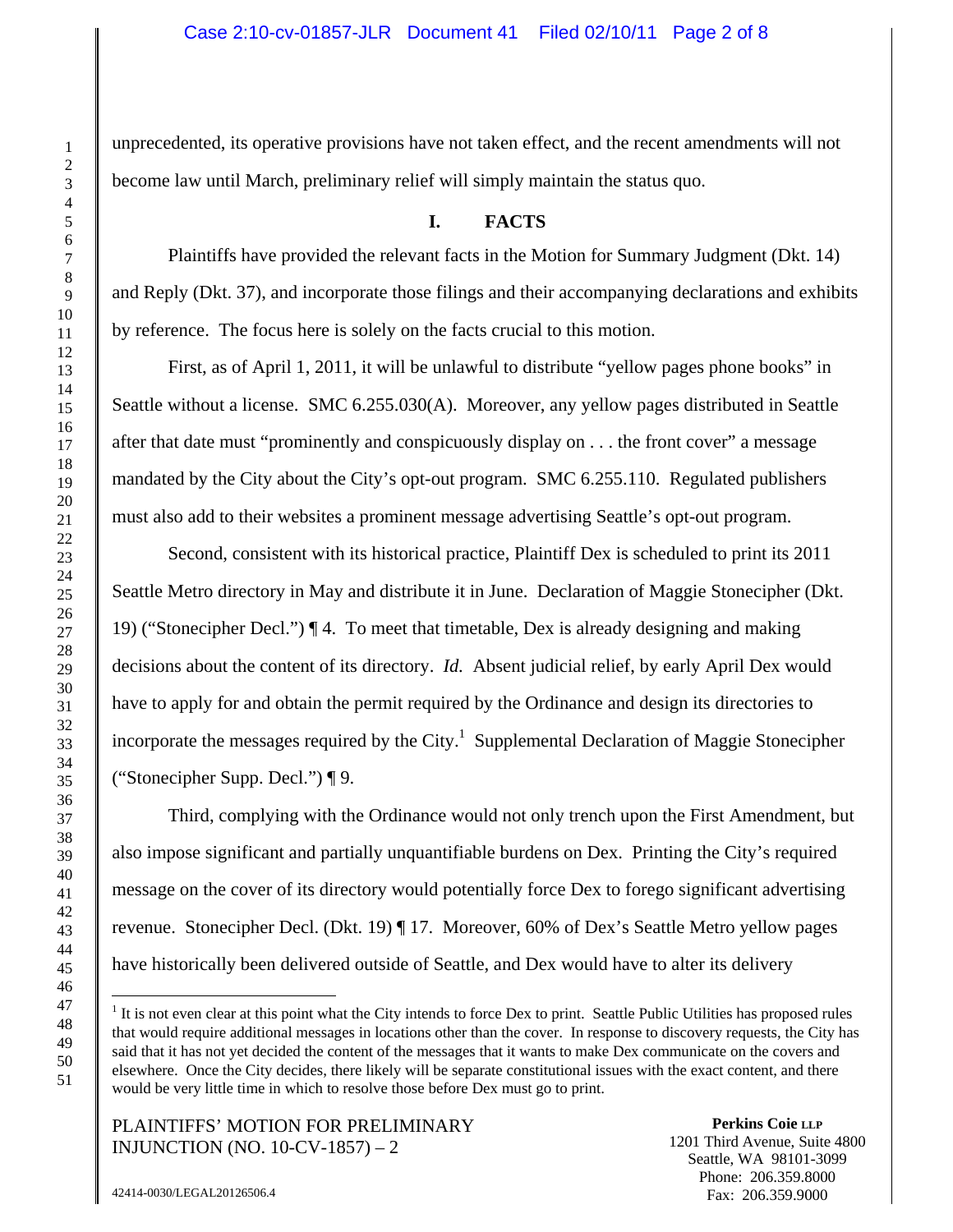## Case 2:10-cv-01857-JLR Document 41 Filed 02/10/11 Page 3 of 8

practices substantially to ensure that residents outside of Seattle did not receive directories that confusingly advertise Seattle's opt-out program that they will not be able to use. *Id.* ¶ 19. And in the unlikely event the City gets its opt-out system up and running in time to be used in Dex's delivery cycle, Dex would need to make significant changes in its database, processes, and staffing to act on the information from the City. *Id.* ¶ 17.

Fourth, it appears very unlikely that Defendants will have their opt-out system functioning by the time Dex needs to print its directories and begin delivering them, as the City has yet to sign a contract with the system's developer and it will likely take a significant amount of time before the system is ready to accept requests from Seattle residents. Stonecipher Supp. Decl. 19.

Finally, Plaintiffs maintain effective systems allowing residents to opt out of delivery of directories. For example, Dex offers "Select Your Dex," which consumers may access through a dedicated website, www.selectyourdex.com, or by calling a toll-free number. Stonecipher Decl. (Dkt. 19) ¶ 9. Dex actively promotes the website and toll-free number. *Id.* Plaintiff YPA maintains a website, www.yellowpagesoptout.com, where people can decline delivery of any directory they receive. Stonecipher Supp. Decl. ¶ 3. Publishers carefully manage their delivery systems to honor opt-out requests, and the rate of erroneous delivery to those who have opted out is extremely low. Stonecipher Decl. (Dkt. 19) ¶¶ 12-13, 15.

## **II. STANDARD FOR ISSUANCE OF PRELIMINARY INJUNCTION**

"A plaintiff seeking a preliminary injunction must establish that he is likely to succeed on the merits, that he is likely to suffer irreparable harm in the absence of preliminary relief, that the balance of equities tips in his favor, and that an injunction is in the public interest." *Winter v. Natural Resources Defense Council, Inc.*, 129 S. Ct. 365, 374 (2008).

### **III. ANALYSIS**

#### **A. Plaintiffs Are Likely To Succeed on the Merits**

Plaintiffs are likely to succeed on the merits for the reasons stated in the Motion for Summary Judgment (Dkt. 14) and Reply (Dkt. 37), which are incorporated by reference and will not

PLAINTIFFS' MOTION FOR PRELIMINARY INJUNCTION (NO. 10-CV-1857) – 3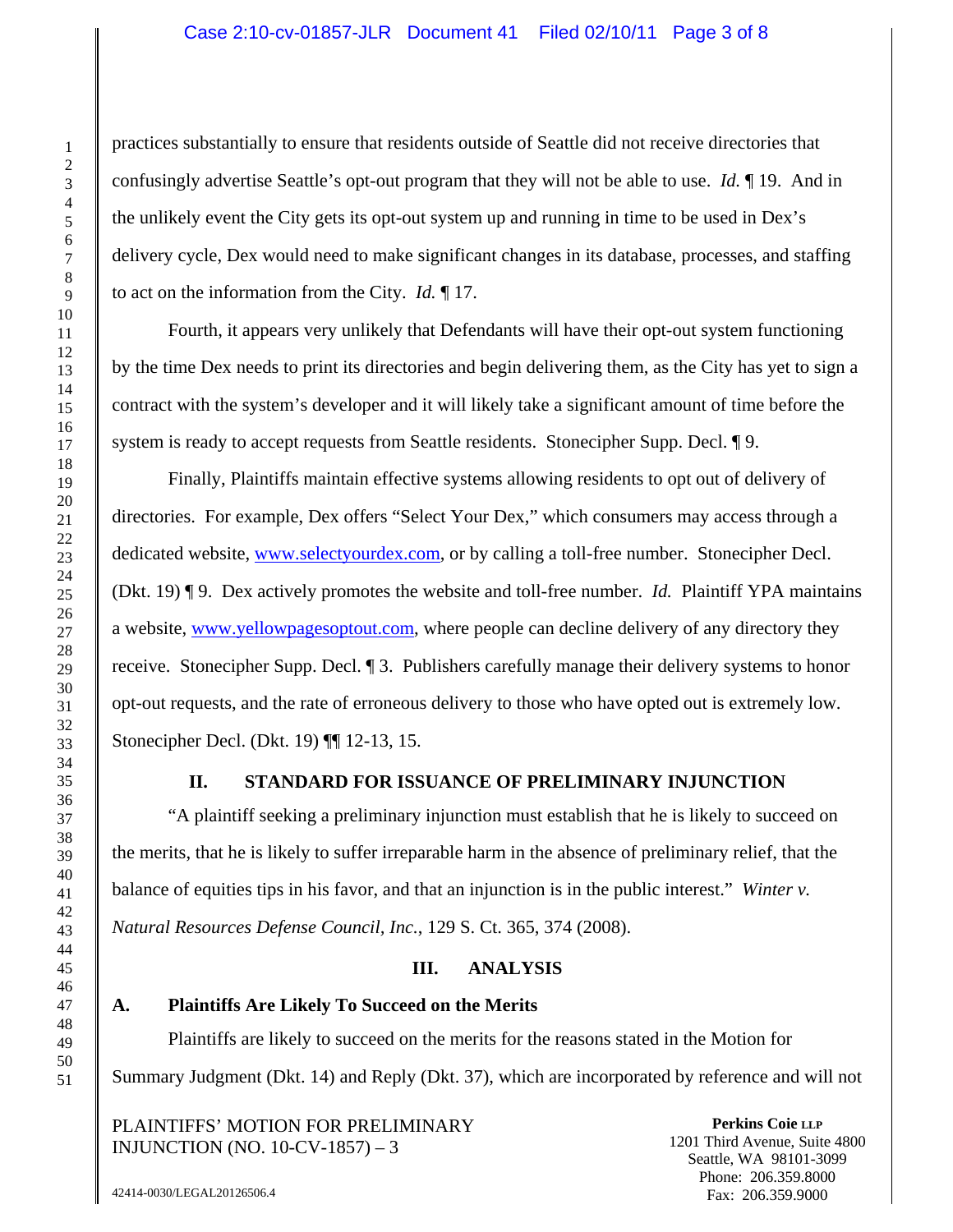be reprised in detail here. In brief, the City has imposed: (1) a content-based opt-out system and tax on speech, *Ark. Writers' Project, Inc. v. Ragland*, 481 U.S. 221, 230 (1987) ("[O]fficial scrutiny of the content of publications as the basis for imposing a tax is entirely incompatible with the First Amendment $[$ ]  $\ldots$   $\ldots$   $(2)$  a permitting requirement that operates as a prior restraint on speech, *Berger v. City of Seattle*, 569 F.3d 1029, 1037 (9th Cir. 2009) (en banc) ("[A] prior restraint on speech . . . bears a heavy presumption against its constitutionality."); and (3) a requirement that publishers utter speech they would rather not. *Pac. Gas & Elec. Co. v. Pub. Utils. Comm'n of Cal.*, 475 U.S. 1, 16 (1986) ("[T]he choice to speak includes within it the choice of what not to say.").

The City essentially concedes that these restrictions are unconstitutional if strict scrutiny applies. Even if yellow pages were commercial speech, the Ordinance would violate the First Amendment because, among other things, there is no "'fit' between [the City's] ends and the means chosen to accomplish those ends," *United States v. Edge Broad. Co.*, 509 U.S. 418, 427-28 (1993), as the City has singled out yellow pages despite making no showing that they contribute uniquely or even substantially to the problems the City seeks to address. *See Bolger v. Youngs Drug Products Corp.*, 463 U.S. 60, 71 n.20 (1983) ("The party seeking to uphold a restriction on commercial speech carries the burden of justifying it.").

Defendants have virtually conceded that there are substantial constitutional issues by amending the ordinance "in response to current litigation." Supplemental Declaration of Kimball Mullins (Dkt. 40) ("Mullins Supp. Decl.") Exhibit A. While those amendments will address some of the most plainly flawed aspects of the Ordinance when they become effective in early March, numerous flaws remain, and Plaintiffs are still likely to succeed on the merits for the reasons stated above and in the summary judgment briefing.

## **B. Plaintiffs Are Likely To Suffer Irreparable Harm Absent Preliminary Relief**

Absent judicial relief, Dex will soon have to apply for and obtain the permit required by the Ordinance and print directories with covers containing the message required by the City. Stonecipher Supp. Decl. ¶ 9. These First Amendment violations will cause Dex irreparable harm,

PLAINTIFFS' MOTION FOR PRELIMINARY INJUNCTION (NO. 10-CV-1857) – 4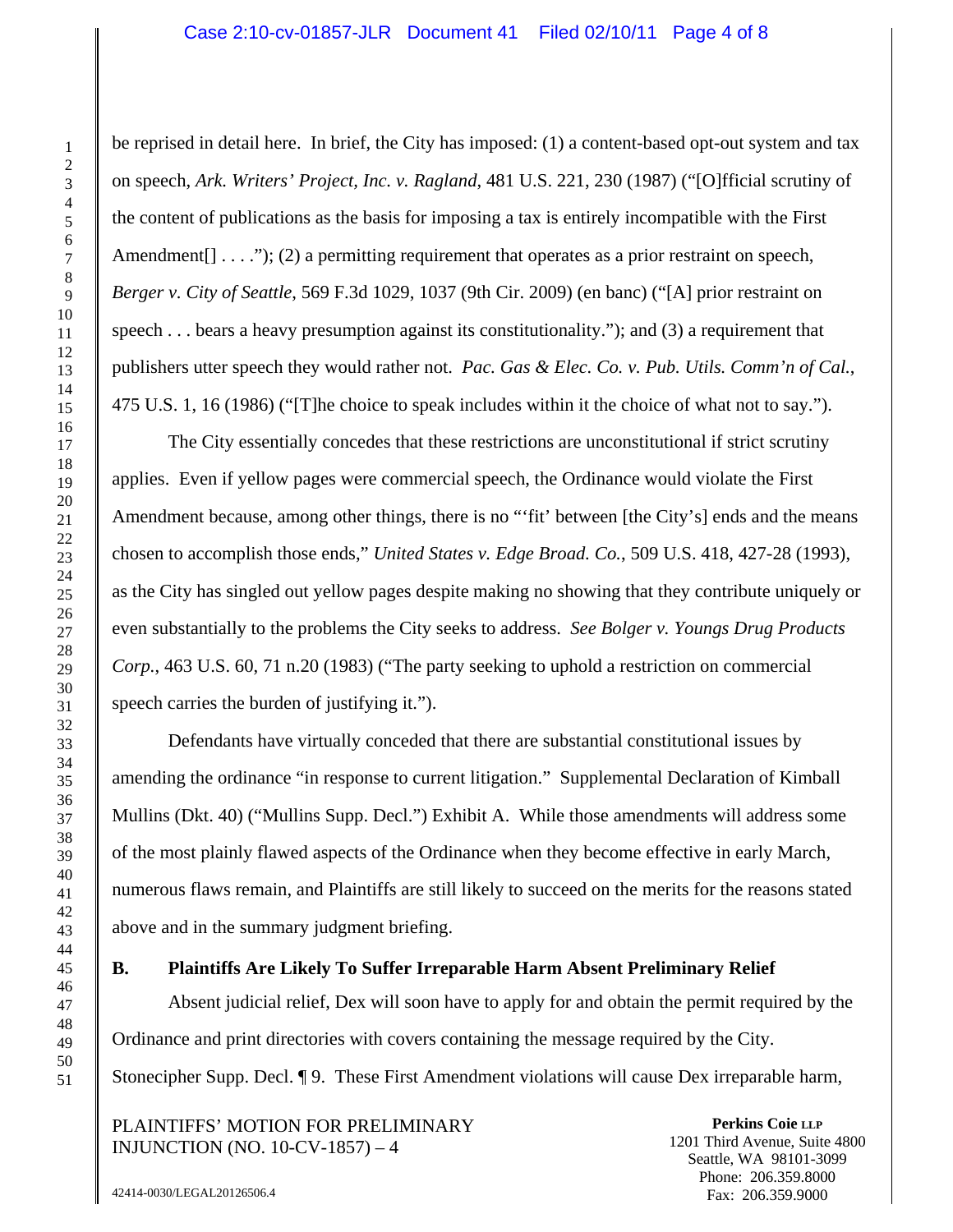for "[t]he loss of First Amendment freedoms, for even minimal periods of time, unquestionably constitutes irreparable injury." *Elrod v. Burns*, 427 U.S. 347, 373 (1976) (internal quotation marks omitted). *See also S.O.C., Inc. v. County of Clark*, 152 F.3d 1136, 1148 (9th Cir. 1998) (same).

## **C. The Balance of Equities Favors Plaintiffs**

"[T]he fact that a case raises serious First Amendment questions compels a finding that . . . at the very least the balance of hardships tips sharply in [Plaintiffs'] favor." *Sammartano v. First Judicial District Court, in and for County of Carson City*, 303 F.3d 959, 973 (9th Cir. 2002). Here this general rule plainly holds true. Allowing the Ordinance to take effect will not only violate Plaintiffs' First Amendment rights, it will also impose large compliance costs on Plaintiffs, both from having to alter their distribution practices at great cost and by denying them advertising revenue from the space taken up by the City's compelled message. *See* Dkt. 14 at 27-28. *See also, e.g.*, *Earth Island Institute v. Carlton*, 626 F.3d 462, 475 (9th Cir. 2010) ("Economic harm may indeed be a factor in considering the balance of equitable interests.").

By contrast, it is difficult to foresee any harm to Defendants if the Ordinance is temporarily enjoined. It appears unlikely that Defendants will have their opt-out system up and running in time for any Seattle residents to use it to opt out of Dex's 2011 delivery, Stonecipher Supp. Decl. ¶ 9, and in any event any resident who wishes to opt out of this delivery may do so through Dex's optout program, "Select Your Dex" (selectyourdex.com), or through YPA's (yellowpagesoptout.com). If the Court ultimately upholds the Ordinance, the delay will have caused Defendants no meaningful injury. After Dex's, the next scheduled delivery of yellow pages in Seattle is YellowBook's, slated for October, and the City can seek to move the trial date earlier if necessary to get a resolution before that time. In short, there is no reason to think there will be any immediate benefit from allowing the Ordinance to take effect, but allowing the Ordinance to take effect will unquestionably impose burdens, so the balance of equities tips sharply in Plaintiffs' favor.

## PLAINTIFFS' MOTION FOR PRELIMINARY INJUNCTION (NO. 10-CV-1857) – 5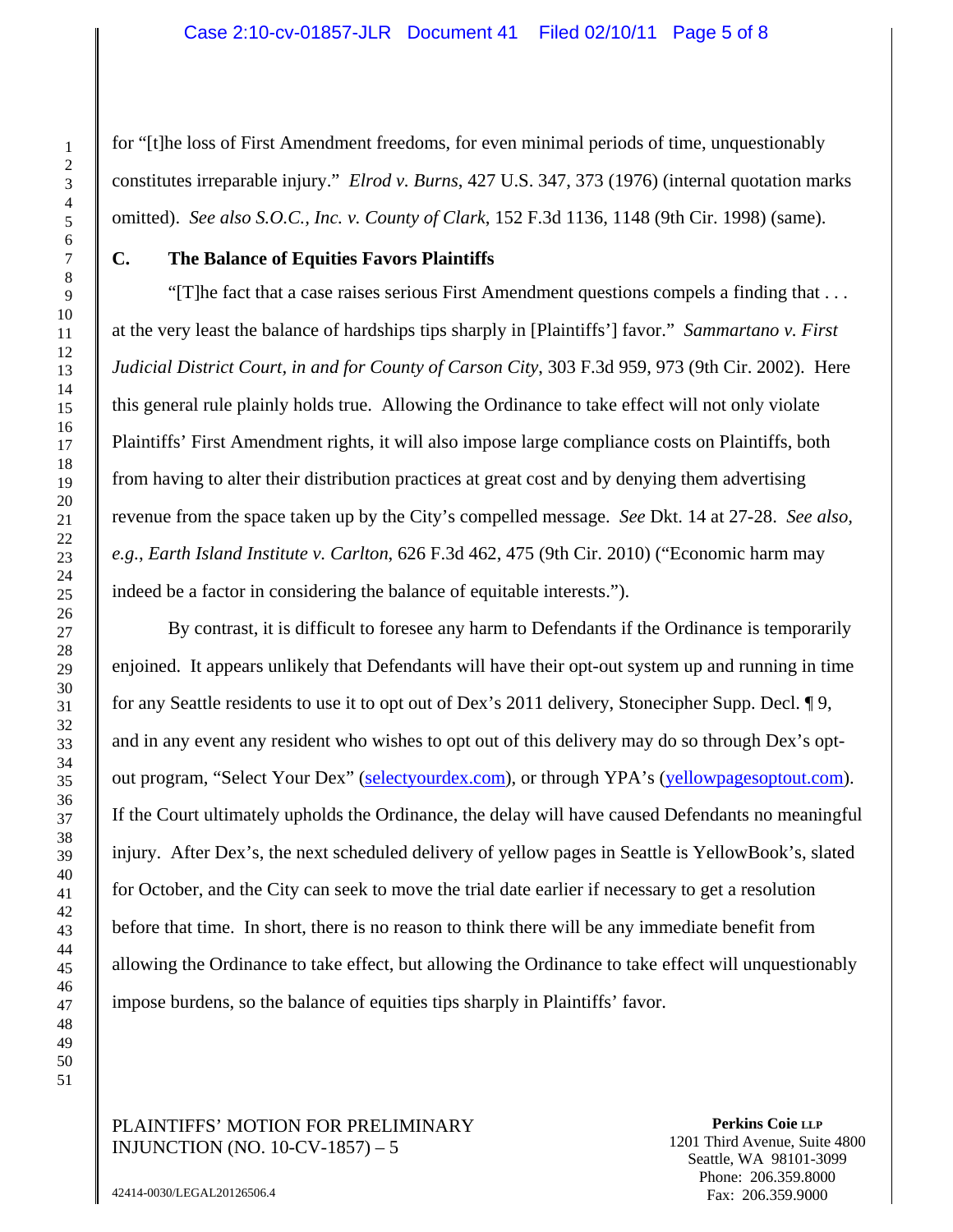#### **D. An Injunction Is in the Public Interest**

"Courts considering requests for preliminary injunctions have consistently recognized the significant public interest in upholding First Amendment principles." *Sammartano*, 303 F.3d at 974 (citing many cases). Those principles apply strongly here, where the City has imposed a range of significant burdens on speech outlined above and in the summary judgment briefing.

While granting the requested injunction will protect the publishers' First Amendment rights, it will cause no harm to the public interest. The only imminent delivery is Dex's, and anyone wishing not to receive a Dex directory may opt out in the ways described above. Over 17,000 Seattle residents have already done so, Stonecipher Decl. (Dkt. 19) ¶ 10, and nothing prevents others from following suit. Moreover, Dex's rate of erroneous deliveries to those who have opted out is extremely low, *id.* ¶ 15, and there is no reason to think that implementation of the Ordinance will reduce it further, *id.*, especially given that the City's opt-out system is unlikely to be operational before Dex's delivery begins. Stonecipher Supp. Decl. ¶ 9.

Moreover, there will be injury to the public (and the City) if there is *no* preliminary injunction and the City's opt-out system is not ready by the start of Dex deliveries. Dex's cover message and website will tell people how to opt out on the City's site, but they will not in fact be able to do so.

Thus, enjoining the ordinance will further "the significant public interest in upholding First Amendment principles," *Sammartano*, 303 F.3d at 974, while imposing no concomitant costs.

# **IV. CONCLUSION**

Because Plaintiffs have satisfied all four aspects of the test for preliminary relief, Plaintiffs ask the Court to enjoin the City from taking any action to enforce the Ordinance until the Court enters a final judgment on the merits in this matter.

## PLAINTIFFS' MOTION FOR PRELIMINARY INJUNCTION (NO. 10-CV-1857) – 6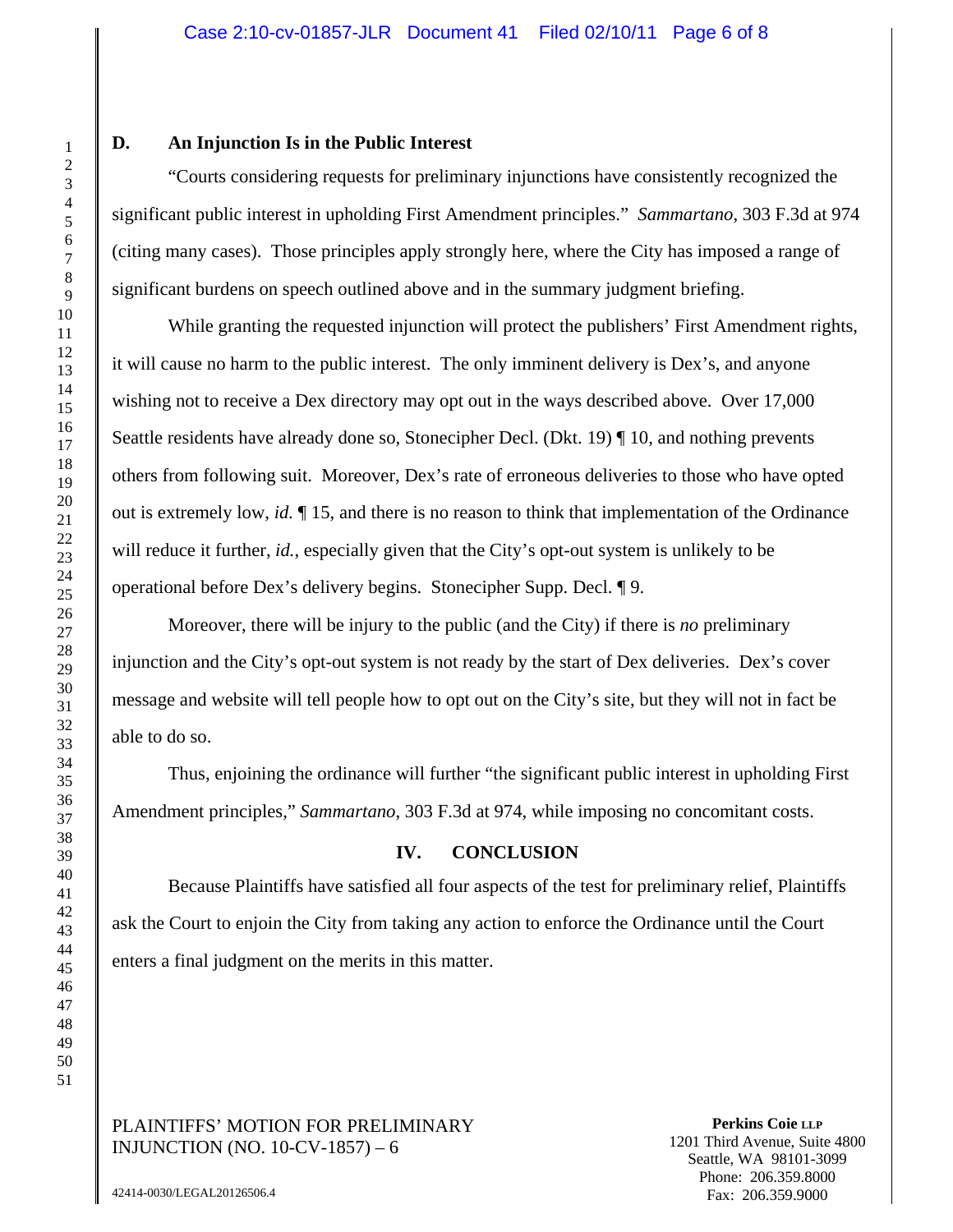DATED this 10th day of February, 2011.

*s/ David J. Burman* 

David J. Burman, WSBA No. 10611 DBurman@perkinscoie.com Kathleen M. O'Sullivan, WSBA No. 27850 KOSullivan@perkinscoie.com **Perkins Coie LLP** 1201 Third Avenue, Suite 4800 Seattle, WA 98101-3099 Telephone: 206.359.8000 Facsimile: 206.359.9000

Attorneys for Plaintiffs Dex Media West, Inc., SuperMedia LLC, and Yellow Pages Integrated Media Association d/b/a Yellow Pages Association

PLAINTIFFS' MOTION FOR PRELIMINARY INJUNCTION (NO. 10-CV-1857) – 7